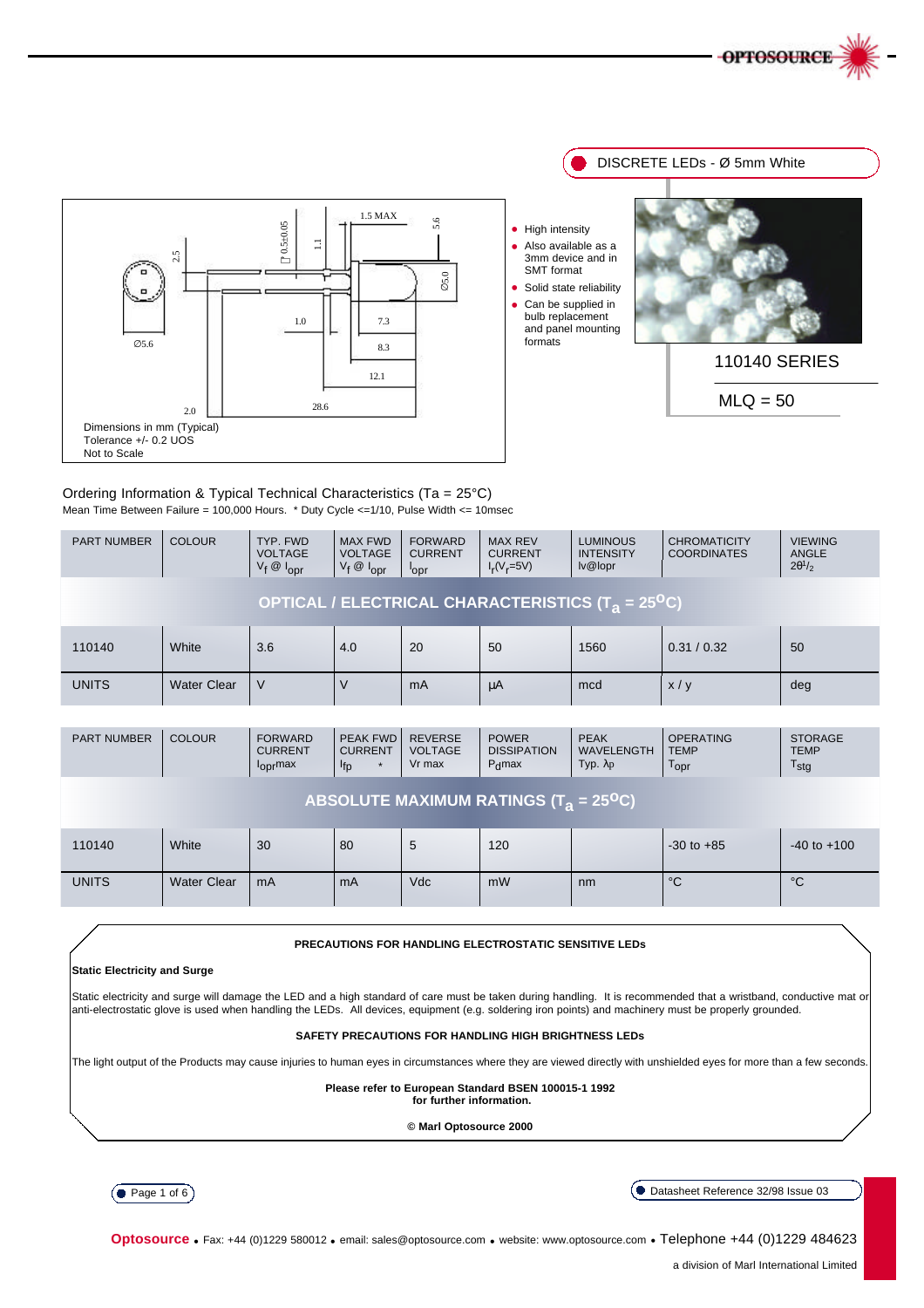

### **USAGE INFORMATION ON WHITE LEDS**

White LEDs are produced by combining blue LEDs and special phosphors and consequently the colour can vary slightly if different operating currents are used.

### **Lead Forming**

During forming the leads should be bent at a point at least 3mm from the base of the epoxy. The base of the leadframe should not be used as a fulcrum during lead forming.

Lead forming should be carried out before soldering.

Do not apply any bending stress to the base of the lead as the stress may damage the LED.

When mounting the LED onto a PCB, the holes drilled on the PCB should be exactly aligned with the leads on the LED because if the LEDs are mounted with stress at the leads degradation of the epoxy resin could result.

### *Soldering Conditions*

Do not solder the LEDs at a distance closer than 3mm from the base of the epoxy. Soldering the LED below the stand off is recommended.

Maximum allowable soldering conditions

| Soldering                     | <b>Solder Dipping</b>           |  |  |  |  |
|-------------------------------|---------------------------------|--|--|--|--|
| Soldering iron: 30W max       | Pre heat: 100°C max             |  |  |  |  |
|                               | Pre heat time: 60 seconds max   |  |  |  |  |
| Temperature: 300° max         | Solder bath temp: 260° C max    |  |  |  |  |
| Soldering time: 3 seconds max | Dipping time: 5 seconds max     |  |  |  |  |
| Position: No closer than 3mm  | Dipping position: No lower than |  |  |  |  |
| from the base of the epoxy    | 3mm from the epoxy              |  |  |  |  |
|                               |                                 |  |  |  |  |

Do not apply any stress to the lead particularly when heated.

The LEDs must not be repositioned after soldering

After soldering the LED, the epoxy bulb should be protected from mechanical shock or vibration until the LED returns to room temperature.

Direct soldering onto a PC board should be avoided. Mechanical stress to the epoxy may be caused from warping of the PC board or from the cutting of the leadframes. When it is absolutely necessary, the LEDs may be mounted directly onto the board but the user must assume responsibility for any problems.

Direct soldering should only be done after testing has confirmed that no damage will occur.

LEDs should not be soldered directly onto double sided PCB's because the heat will deteriorate the epoxy resin.

When it is necessary to clamp the LED to prevent soldering failure it is important to minimise the mechanical stress on the LED.

Cut the LED leadframe at room temperature as cutting at high temperature can lead to failure of the LED.



Page 2 of 6 Datasheet Reference 33/00 Issue 02

**Optosource** • Fax: +44 (0)1229 580012 • email: sales@optosource.com • website: www.optosource.com • Telephone +44 (0)1229 484623



WHITE DISCRETE LEDs - Technical Info.



 $MLQ = 50$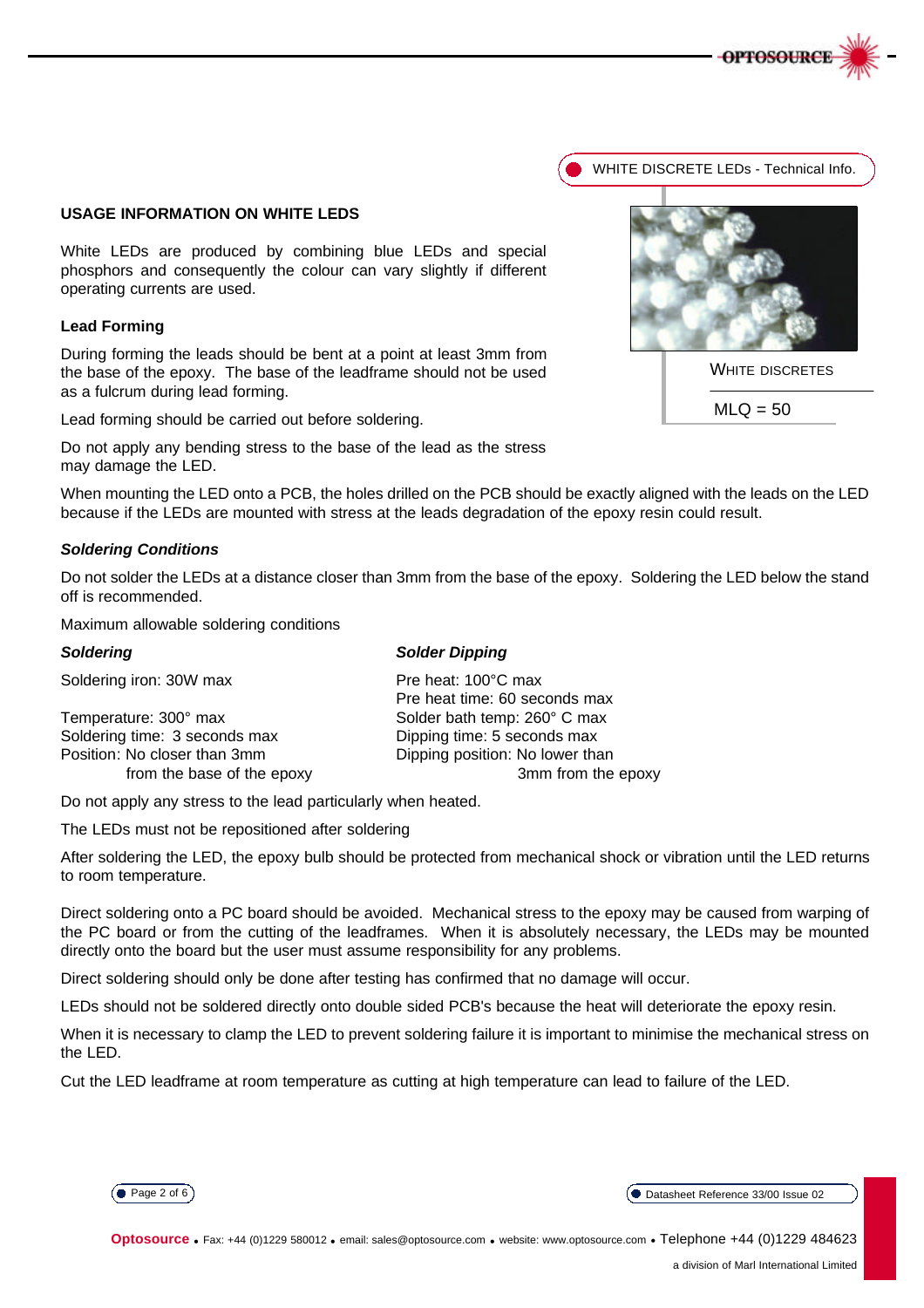



### **USAGE INFORMATION ON WHITE LEDS Ctd.**

#### **Static Electricity and Surges**

Both of the above will damage the LED. It is recommended to use a wrist band or antistatic glove when handling the LEDs. In addition all devices, equipment and machinery must be properly grounded.

Typical static electricity resistance figures are

| Withstand voltage:    | 50V (C=200pf) |                       |  |       |  |
|-----------------------|---------------|-----------------------|--|-------|--|
| Standard test method: |               | EIAJ ED-4701 (1992.2) |  | C-111 |  |
| Condition A           |               |                       |  |       |  |

### **Heat Generation**

This must be taken into account when using the LEDs as the temperature gets higher when the LEDs are densely mounted. It is necessary to design the circuit so that the operating temperatures are within the absolute maximum ratings of the device.

The operating current should be decided after consideration of the maximum ambient temperature when the LEDs are illuminated.

## **Cleaning**

Avoid exposure to chemicals as they may discolour and damage the epoxy. When washing is required isopropyl alcohol should be used.

The influence of ultrasonic cleaning depends on how the LEDs are mounted and factors such as speed of oscillation. Before cleaning using this method tests should be carried out to ensure the LED will not be damaged.

#### **Other points**

Care must be taken so that reverse voltage will not exceed the absolute maximum rating when using LEDs with a matrix driver.

As the leads are silver plated they may become discoloured with Hydrogen Sulphide and other gaseous chemicals. Precautions must be taken to maintain a clean storing atmosphere.

The LED light output is strong enough to damage the human eye and precautions must be taken to prevent looking directly at the LED with unaided eyes for more than a few seconds.

(● Page 3 of 6) (● Datasheet Reference 33/00 Issue 02

**Optosource** • Fax: +44 (0)1229 580012 • email: sales@optosource.com • website: www.optosource.com • Telephone +44 (0)1229 484623





 $MLQ = 50$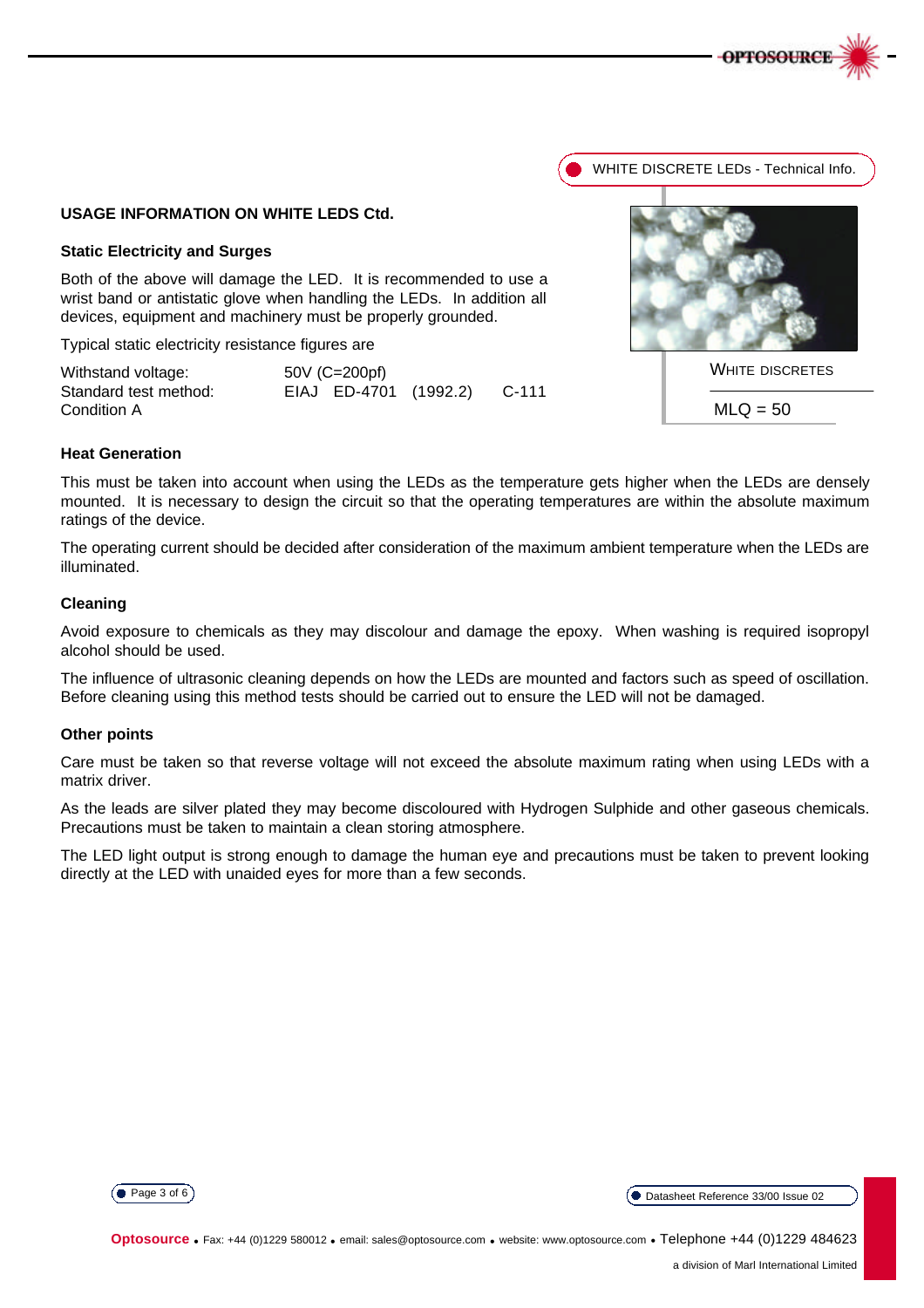



WHITE DISCRETE LEDs - Technical Info.



WHITE DISCRETES

 $MLQ = 50$ 



Datasheet Reference 33/00 Issue 02

 $\left($  Page 4 of 6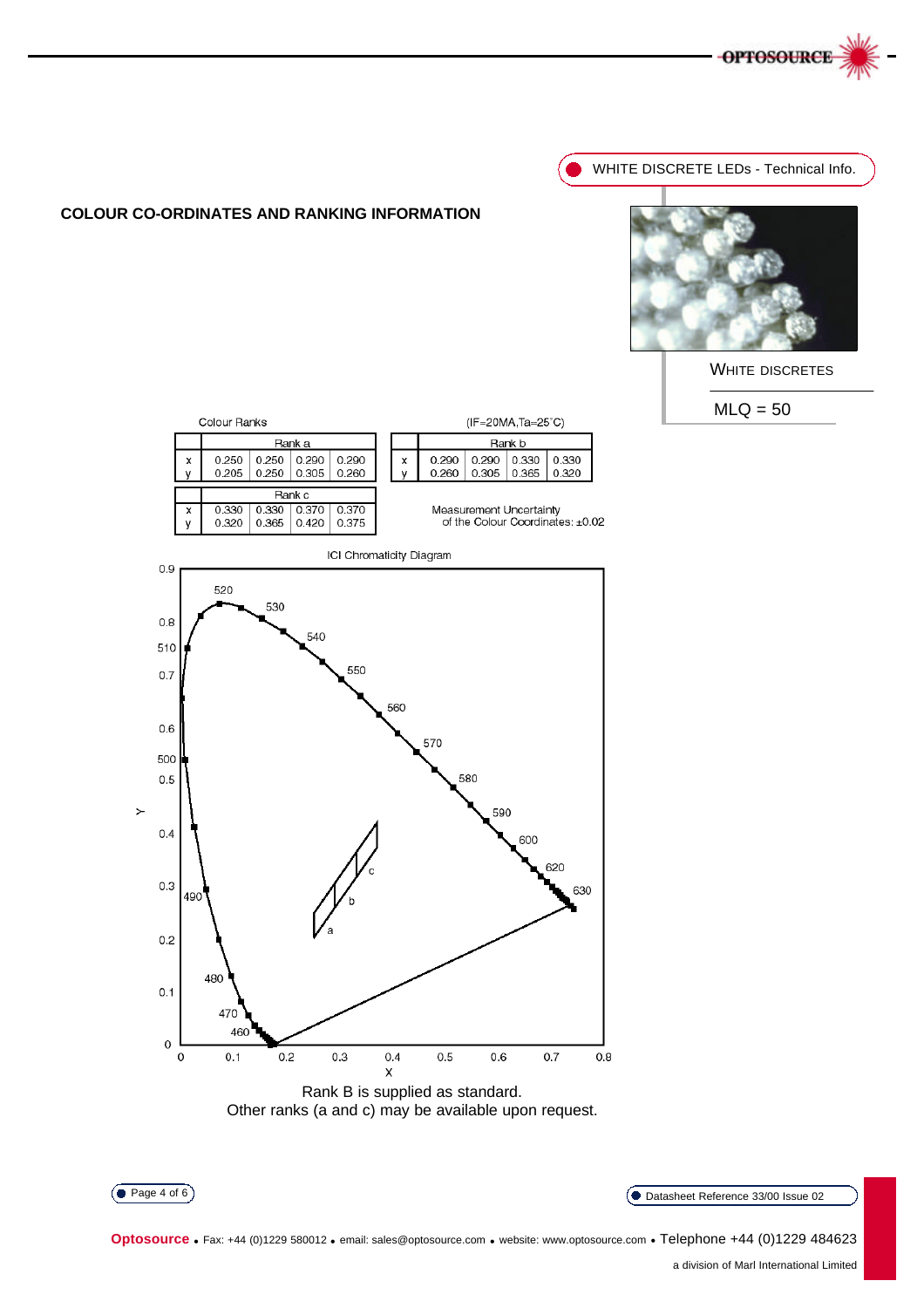

# **WHITE LED VIEWING ANGLES**

WHITE DISCRETE LEDs - Technical Info.



 $MLQ = 50$ WHITE DISCRETES



Datasheet Reference 33/00 Issue 02

 $\left($  Page 5 of 6